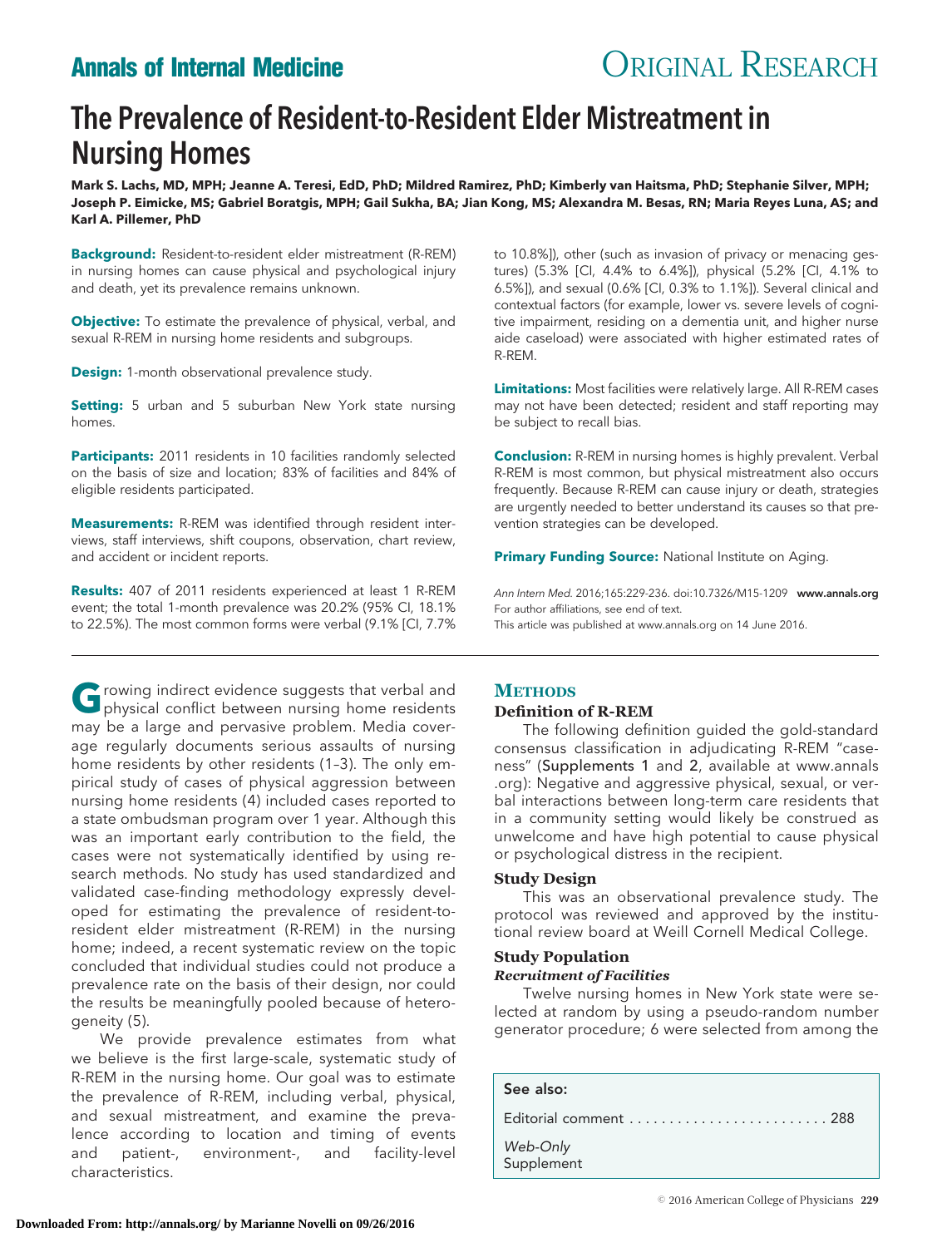

21 nursing homes with 250 or more beds in urban regions, and 6 from among the 13 large nursing homes (200 or more beds) in suburban regions. Facilities were offered incentives for participation: a \$2000 stipend as compensation for administrative and staff time, and training in R-REM detection and a training package on R-REM at study end. Ten of the 12 facilities agreed, yielding a participation rate of 83%. With rolling enrollment, data were collected between July 2009 and September 2011 in the urban facilities and between September 2011 and June 2013 in the suburban facilities.

#### *Eligible Residents*

All long-stay residents except those in hospice, subacute, or short-term care (whose expected length of stay would be less than the prevalence look-back period) were invited to participate. For residents who could not complete the consent process (for example, owing to cognitive impairment, language barrier, or health impairment), consent was sought by designated proxies (families or legal guardians). Residents who could not respond were excluded from self-reported measures; however, chart review, staff informant, and observational measures were performed for individuals with proxy approval. Residents who met the above exclusion criteria or who died or were discharged before enrollment were excluded from the denominator in prevalence estimates. The final analytical sample included 2011 residents, for a participation rate of 84% (Figure 1).

#### *Procedures*

The research team entered each facility for 2 to 3 months and enrolled residents sequentially. First, a 2-stage screening instrument on cognitive capacity was administered to determine the resident's ability to provide consent for participation in noninvasive research. A second-stage screening instrument was used to determine his or her ability to provide an extended R-REM interview.

Because the protocol was to interview staff first, and then residents as soon as possible after the staff

**230** Annals of Internal Medicine • Vol. 165 No. 4 • 16 August 2016 www.annals.org

**Downloaded From: http://annals.org/ by Marianne Novelli on 09/26/2016**

interview (usually within 2 weeks), we specified a 1-month period during which we included reports from both staff and residents. The index date was defined as the earlier of the date of the R-REM staff interview or the resident interview (which asked about events in the prior 2 weeks). The index period included the 2 weeks before and after the index date. This interval was defined as the 1-month prevalence period.

The staff interview was nearly always used to set the index date. For the 26 cases in which only a resident interview was available, that date was set as the index date. Accordingly, shift coupons, incident reports, and event log data collected during this same 4-week period were selected as potential R-REM events by a computer algorithm if they were in the specified date range.

When R-REM involved nonparticipating residents, those residents were not interviewed and no clinical or other information was collected. However, it was recorded that an event was reported, so that an estimate could be made of the number of possible R-REM events among nonparticipants.

#### **R-REM Measures and Case Finding**

Pilot research indicated that episodes of R-REM can be sudden, may occur in private areas, or may involve residents with significant memory impairment. Therefore, a single methodology (such as only direct observation of events or only interviews) is inadequate to identify cases. Instead, we used triangulation for identification, each component of which contributed to case finding and overall prevalence. Potential cases of R-REM were identified through 6 methods: resident interviews, staff interviews, shift coupons, observation, chart review, and accident or incident reports. An R-REM event was defined as that identified by any of these 6 methods during the 1-month prevalence period.

#### *R-REM Interview Instruments*

Residents. Residents with sufficient cognition were administered an R-REM instrument that asked about 22 forms of physical, verbal, or sexual events in the prior 2 weeks (6, 7) (Supplement 3, available at [www.annals](http://www.annals.org) [.org\)](http://www.annals.org).

Staff. For all residents who gave consent (regardless of their cognitive status), the primary certified nursing assistant (CNA) for the resident was interviewed with the staff version of the instrument (7) (Supplements 3 and 4, available at [www.annals.org\)](http://www.annals.org).

#### *R-REM Shift Coupons*

Shift coupon methodology was adopted from nursing studies of brief but important events that are difficult to capture in a busy health setting (8). As events were observed, staff completed an R-REM event form on a preprinted, prescription-sized pad that had detachable sheets with basic information about events. These shift coupons were deposited in a box at the nursing station (Supplement 5, available at [www.annals](http://www.annals.org) [.org\)](http://www.annals.org).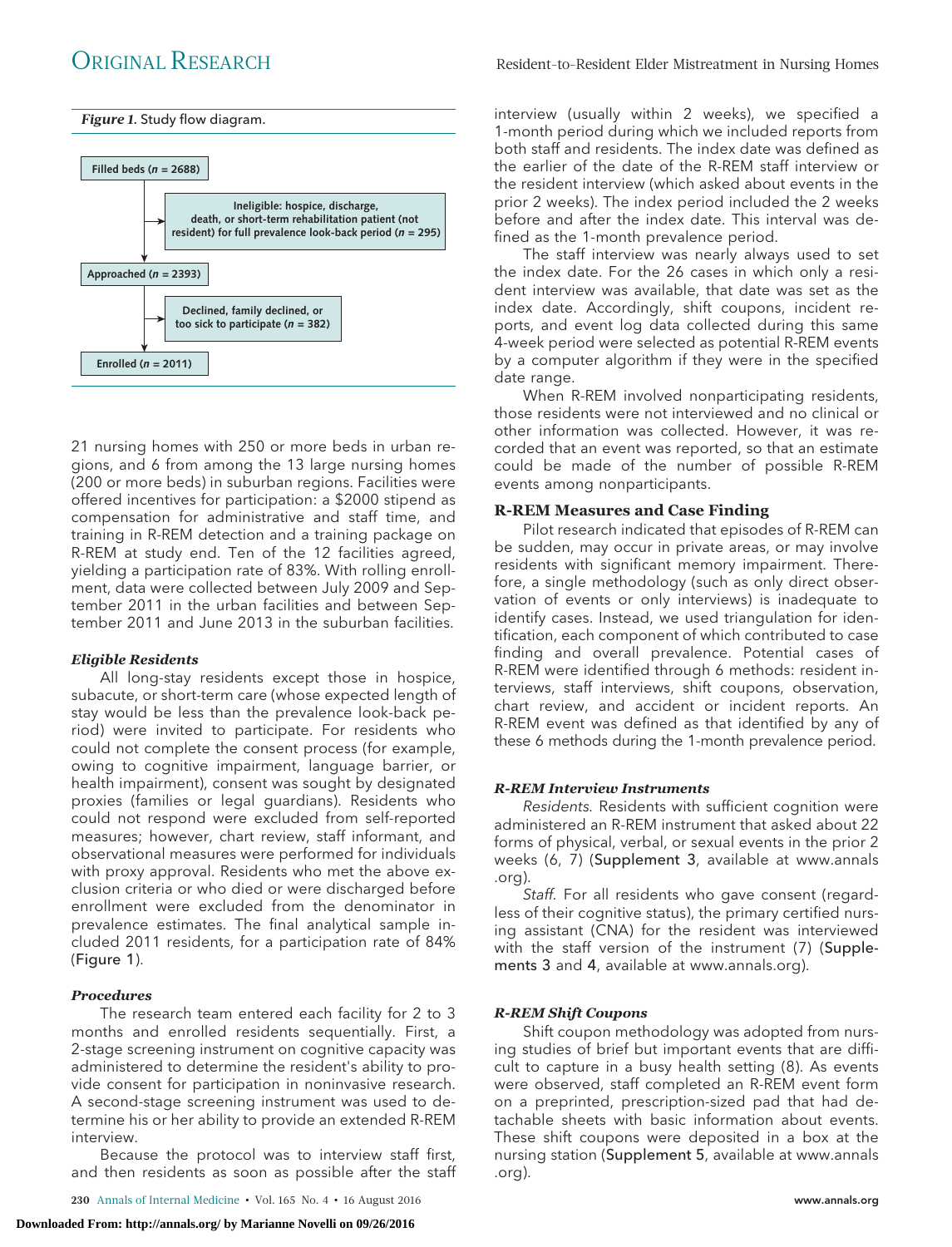#### *Observation*

A small number of events were directly observed by research staff members who were continuously stationed in each facility during the study period.

### *Chart Review*

Chart reviews were performed by using a standardized, computerized abstraction protocol to determine whether episodes of R-REM were reported in the medical record.

### *Accident or Incident Reports*

Facility incident reports were reviewed over the prevalence period for episodes of R-REM.

### **Covariates**

We collected covariate data to explore whether selected resident, environmental, and facility characteristics were associated with R-REM. Respondents were administered the Care Dementia Diagnostic assessment (9, 10). This 14-item measure permits 5 classifications of cognitive impairment: none, mild, moderate, severe, and very severe. The Cronbach  $\alpha$  coefficient estimated for this sample was 0.875, and the McDonald Ω total estimate from a single common factor model was 0.95. A standardized battery assessing mood, behaviors, functional status, and a variety of other covariates was used to measure contextual factors of R-REM incidents.

### **Case Conference and Adjudication Process** *Cases*

All R-REM events, regardless of reporting source, underwent a case conference and adjudication process developed for the study. The purpose of this process was 1) to achieve consensus on cases of R-REM that were deemed by 1 or more investigators to be equivocal and 2) to designate a "primary" (most egregious, serious action, with the highest risk for harm) form when multiple types of R-REM occurred over the prevalence period. An electronic template was created to aggregate all available deidentified resident-level individual and environmental data to ensure a comprehensive review of each participant's data. All facets of potential R-REM events (such as location of incident, reporting source, residents involved, witnesses, and a description of the event) gathered via the 6 R-REM reporting methods were included in this template.

All potential cases of R-REM from any source were reviewed and adjudicated in a case-conferencing process involving 7 experts in clinical geriatrics, long-term care nursing, psychology, law, and social gerontology with specific interest and experience in the field of elder abuse. An additional random sample of non–R-REM cases from the study population was similarly reviewed.

The case conference and adjudication process is described in Supplements 1, 2, and 6 (available at [www](http://www.annals.org) [.annals.org\)](http://www.annals.org). As shown in Figure 2, a total of 771 potential R-REM cases and noncases among 2011 residents were adjudicated. All cases identified by any source were adjudicated ( $n = 508$ ).

#### *Adjudication of Noncases*

A random sample of 263 residents without indication of R-REM was selected. The goal was to have a minimum of 30 per facility in the larger urban facilities and 1 noncase per case in the smaller suburban facilities.

#### **Statistical Analysis** *Estimation of Prevalence*

Prevalence rates and 95% CIs were estimated by using SPSS survey software (IBM), which allowed us to adjust for clustering of CNAs within units. Variance across region was estimated at or close to 0, and thus we did not adjust for clustering by region. Details of the sampling and statistical approach are given in Supplement 7 (available at [www.annals.org\)](http://www.annals.org).

Subtypes of R-REM (physical, verbal, and sexual) were similarly calculated with adjustments for clustering. Two sets of rates are provided: One is unduplicated and based on the adjudicated cases, and the other was culled across sources to determine any instance of each subtype, regardless of primacy. The latter rates for verbal subtypes are somewhat higher because some residents engaged in verbal in addition to physical, sexual, or other R-REM.

### *Comparison of Rates by Resident Characteristics and Contextual Variables*

For each R-REM event, several contextual characteristics, including time of day and location, were examined; these are presented as simple frequency counts. Rates were estimated for the total sample and by urban or suburban facility, sex, age, cognitive status, vision, hearing, ambulation, wheelchair use, unit type, type of room, CNA caseload, and season. On the basis of prior literature on R-REM, these factors were considered likely to affect the prevalence of R-REM. Rates were compared by subgroup while accounting for clustering (SPSS command CSTABULATE). There were modest amounts of missing data (2% to 6%) for some resident characteristics. Residents with missing data were excluded from subgroup analyses. Rates for urban and suburban nursing homes did not meaningfully differ; thus, the pooled sample was used in subgroup analyses. All analyses were done by using IBM SPSS Statistics software for Windows, version 23.0.

#### **Role of the Funding Source**

This work was supported in part by the National Institute on Aging, National Institute of Justice, New York State Department of Health Dementia Grant Program, and an Edward R. Roybal Center grant from the National Institute on Aging. The funding sources were not involved in the design or conduct of the study, its analyses, or the decision to submit the manuscript for publication.

### **RESULTS**

Table 1 shows the characteristics of the 2011 residents in the sample. Participants were mostly female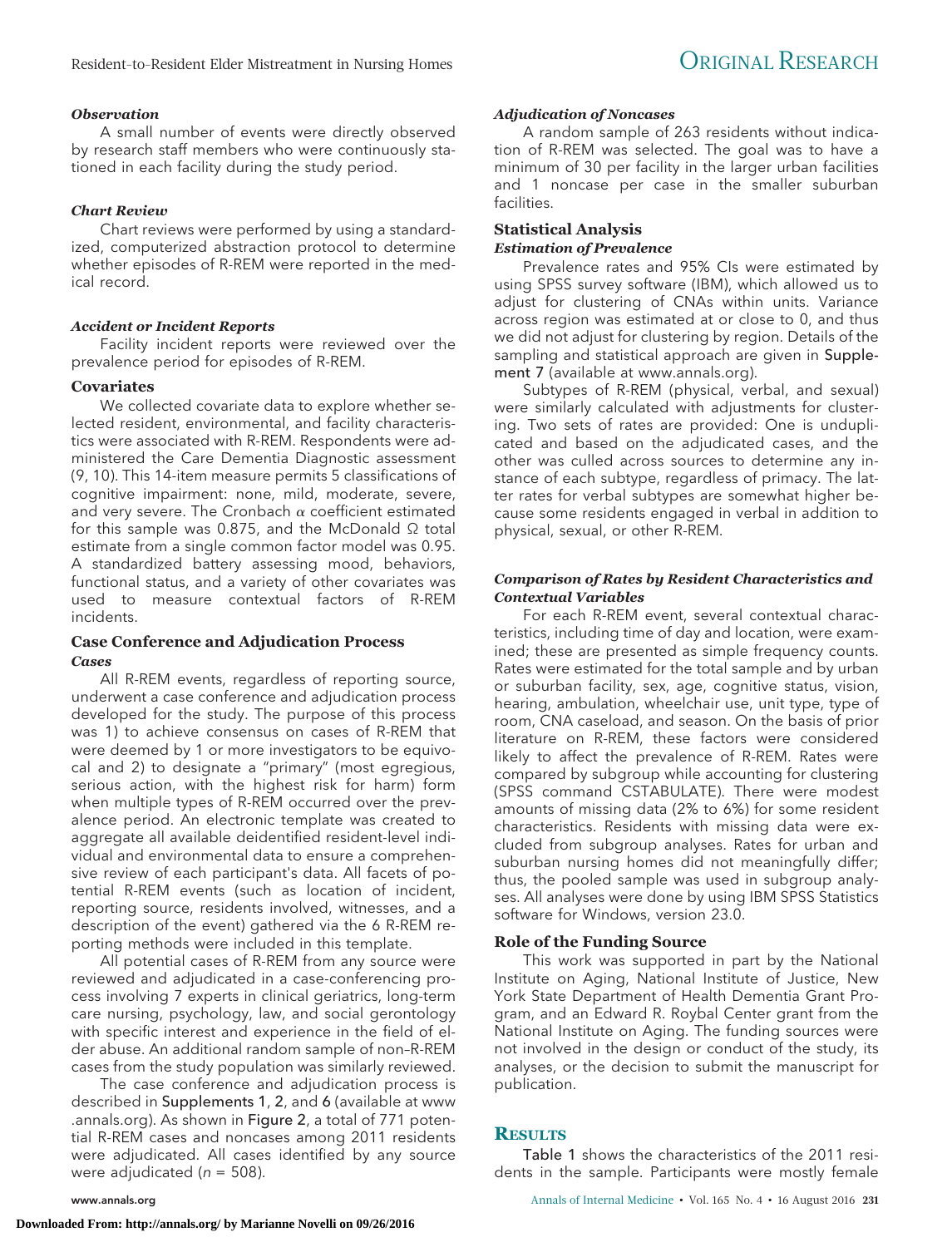#### *Figure 2.* Adjudication process.



R-REM = resident-to-resident elder mistreatment.

\* Instances of R-REM were identified on the basis of at least 1 report from any of 6 sources.

† Events adjudicated as R-REM had to involve at least 2 residents; events involving staff or family members were excluded. ‡ For urban facilities, there was random selection of 30 residents per facility; for suburban facilities, there was 1 person for each R-REM case per facility.

and white, with a mean age of 84.1 years. Nearly three quarters of the participants resided in urban facilities. A minority of residents (16.3%) lived on a dementia unit.

Among the 2011 residents (or their proxies) who gave consent to participate, 407 were determined to have been involved in at least 1 episode of R-REM (Table 2). The total prevalence of R-REM across all facilities over the 4 week-prevalence period was 20.2% (95% CI, 18.1% to 22.5%).

Table 2 also shows the estimated rates of R-REM by the primary (most prominent or egregious) subtype, as adjudicated in the case conferences. Among these mutually exclusive primary R-REM subtypes, 9.1% of events were verbal; 5.2% were physical; 0.6% were sexual; and 5.3% were classified as "other," which included invasion

**232** Annals of Internal Medicine • Vol. 165 No. 4 • 16 August 2016 www.annals.org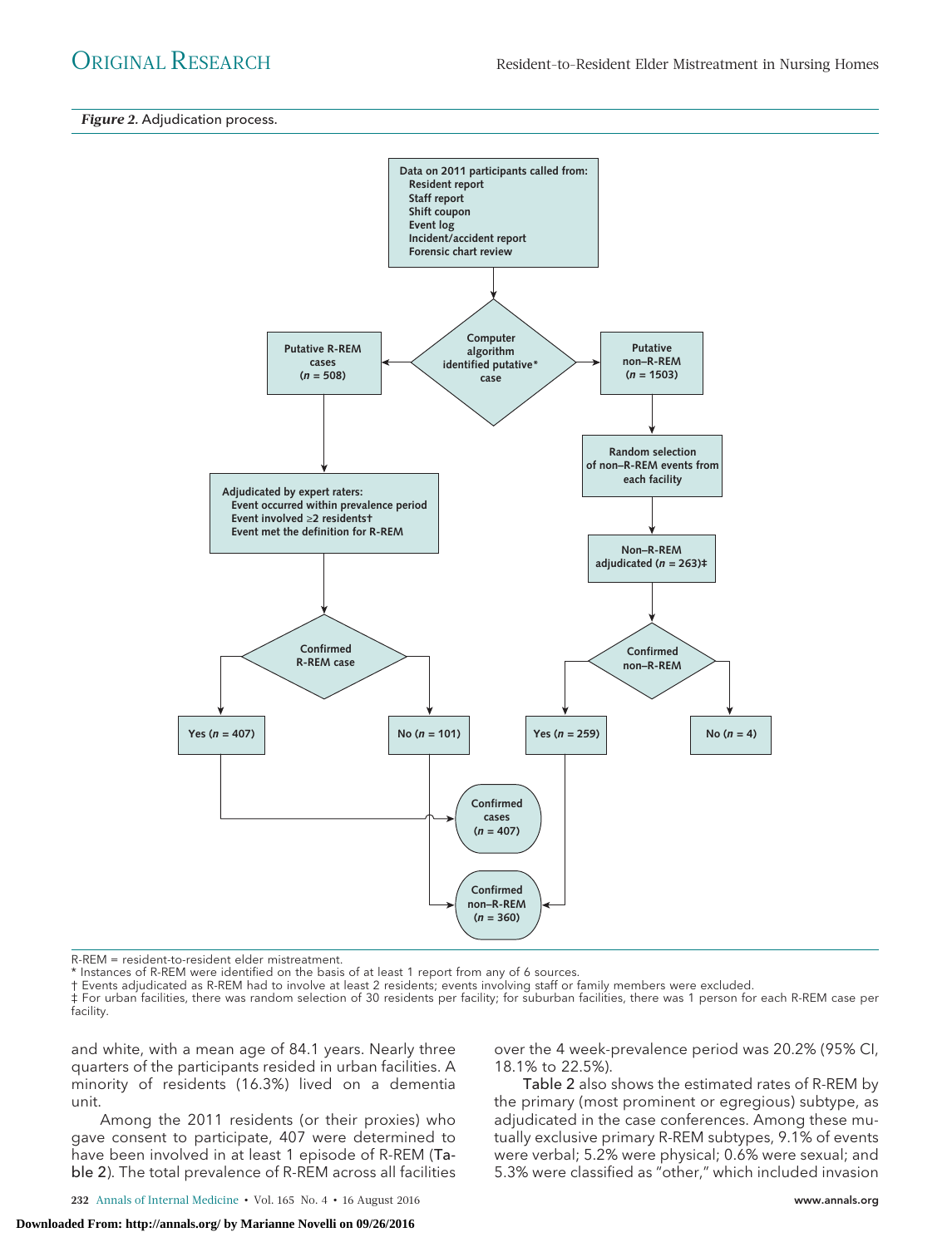| <b>Characteristic</b>                 | Value         |
|---------------------------------------|---------------|
| Participants, n                       | 2011          |
| Mean age (SD), $y^*$                  | 84.14 (10.41) |
| Mean level of education (SD), $v^*$   | 12.09 (3.81)  |
| Women, $n$ $(\%)$<br>Ethnicity, n (%) | 1458 (72.5)   |
| White                                 | 1367 (68.0)   |
| Black                                 | 367 (18.2)    |
| Hispanic                              | 297 (14.8)    |
| Marital status, n (%)                 |               |
| Married                               | 252 (12.9)    |
| Never married                         | 318 (16.3)    |
| Region, n (%)                         |               |
| Suburban                              | 549 (27.3)    |
| Urban                                 | 1462 (72.7)   |
| Residing on a dementia unit, n (%)    | 328 (16.3)    |

\* Data were available for 1648 participants.

of privacy (4.0%), menacing gestures (0.9%), and other categories, such as damaging belongings. Overall prevalence estimates ranged from 10.4% to 31.2% in the urban facilities and 11.6% to 28.1% in the suburban facilities.

Many residents experienced multiple forms of R-REM or multiple episodes of the same type (Table 3). Rates of verbal R-REM were highest (16.0% of residents). The estimates for physical, sexual, and other R-REM were 5.7%, 1.3%, and 10.5%, respectively. Because the same resident was involved in multiple types of R-REM over the prevalence period (either during the same episode or in separate episodes), the sum of subtype prevalence exceeds the aggregate prevalence for all forms combined.

The most common types of verbal aggression were screaming at another resident (46.9%) and using bad words (44.7%). The most common types of physical aggression were hitting (11.3%) and pushing (10.3%) another resident. The most common other forms of R-REM were going into another resident's room without permission (23.8%) and taking or touching another resident's property (19.2%). Qualitative descriptions of common event types are provided elsewhere (11).

| Table 2. Prevalence Estimates of R-REM                     |                                           |  |
|------------------------------------------------------------|-------------------------------------------|--|
| <b>R-REM Occurrence and Type</b>                           | <b>Adjusted Value</b><br>[95% CI], n (%)* |  |
| Residents involved in R-REM<br>over the observation period | 407 (20.2 [18.1-22.5])                    |  |
| Primary subtype of incident                                |                                           |  |
| Verbal                                                     | 184 (9.1 [7.7-10.8])                      |  |
| Physical                                                   | 104 (5.2 [4.1-6.5])                       |  |
| Sexual                                                     | $12(0.6[0.3-1.1])$                        |  |
| Other                                                      | 107 (5.3 [4.4-6.4])                       |  |
| Other subtype of R-REM incident                            |                                           |  |
| Inappropriate caregiving                                   | $7(0.3[0.2-0.7])$                         |  |
| Menacing gestures or facial expressions                    | 18 (0.9 [0.6-1.4])                        |  |
| Invasion of privacy                                        | 80 (4.0 [3.2-5.0])                        |  |
| Other                                                      | $2(0.1[0.0-0.4])$                         |  |

R-REM = resident-to-resident elder mistreatment.

\* Values are adjusted for clustering within certified nursing assistant and unit. Overall prevalence estimates ranged from 10.4% to 31.2% in the urban facilities and 11.6% to 28.1% in the suburban facilities.

| Table 3. Type of R-REM                                   |                                           |
|----------------------------------------------------------|-------------------------------------------|
| <b>Occurrence of Primary R-REM</b><br>Incident           | <b>Adjusted Value</b><br>[95% CI], n (%)* |
| Resident involved in any verbal<br>R-REM incident        | 322 (16.0 [14.2-18.0])                    |
| Resident involved in any physical<br>R-REM incident      | 115 (5.7 [4.5-7.2])                       |
| Resident involved in any sexual<br><b>R-REM</b> incident | 27 (1.3 [0.9-2.0])                        |
| Resident involved in any other<br>R-REM incident         | 212 (10.5 [9.0-12.3])                     |

R-REM = resident-to-resident elder mistreatment.

\* Based on the full sample of 2011 participants. Estimates may include more than 1 type of R-REM for each resident and are not mutually exclusive. Values are adjusted for clustering within certified nursing assistant and unit.

The frequency of location and time of day were examined across all reporting sources. Given that cases were reported by more than 1 source, there could be multiple times and locations for an R-REM incident. For residents involved in at least 1 R-REM incident, 40.3% occurred in a resident's room, followed by 37.1% in the dining area and 23.8% in an activity room or common area. With respect to time of day, among residents involved in R-REM, 40.8% experienced at least 1 incident during the afternoon, 37.8% in the morning, 14.5% during lunch, 4.7% during the evening meal, 5.2% during the evening, and 7.4% at night.

In almost one half (48.9%) of the R-REM cases, residents were identified as the perpetrators in at least 1 event. Among the case-finding methodologies, the majority of cases were reported by cognitively capable residents (60.1% of reports), followed by primary CNA reports (49.9%), event logs (31.7%), and shift coupons (18.4%). Of note, only 3 of the 407 cases were detected by chart entries in the medical record, and none of the incident reports indicated R-REM over the study despite its high prevalence over the 1-month surveillance period. Because there were 143 cases reported by more than 1 source, the sum of the reporting sources exceeds 100%.

Table 4 shows R-REM rates by a variety of demographic, clinical, and environmental characteristics; several patterns emerge. A similar proportion of men and women were involved in R-REM. Significantly more participants younger than 65 years (26.3%) than the oldest cohort (aged 95 years or older) (15.0%) were involved in R-REM. In terms of cognitive impairment, 25.8% of those without cognitive impairment and 25.0% of those with mild, 21.1% of those with moderate, and 14.7% of those with severe impairment were involved in R-REM episodes; only 6.6% of those with very severe cognitive impairment were involved in R-REM.

The length of stay was calculated from date of admission; there was no significant difference between residents who engaged and those who did not engage in R-REM. Both groups had been residents for about 3 years. The prevalence was lower in the summer than in the other seasons (15.7% vs. 22.3% to 23.8%;  $P <$ 0.001) (Table 4). As expected, the prevalence of R-REM is higher in dementia units (29.0%) than in other units

www.annals.org **Annals of Internal Medicine • Vol. 165 No. 4 • 16 August 2016 233**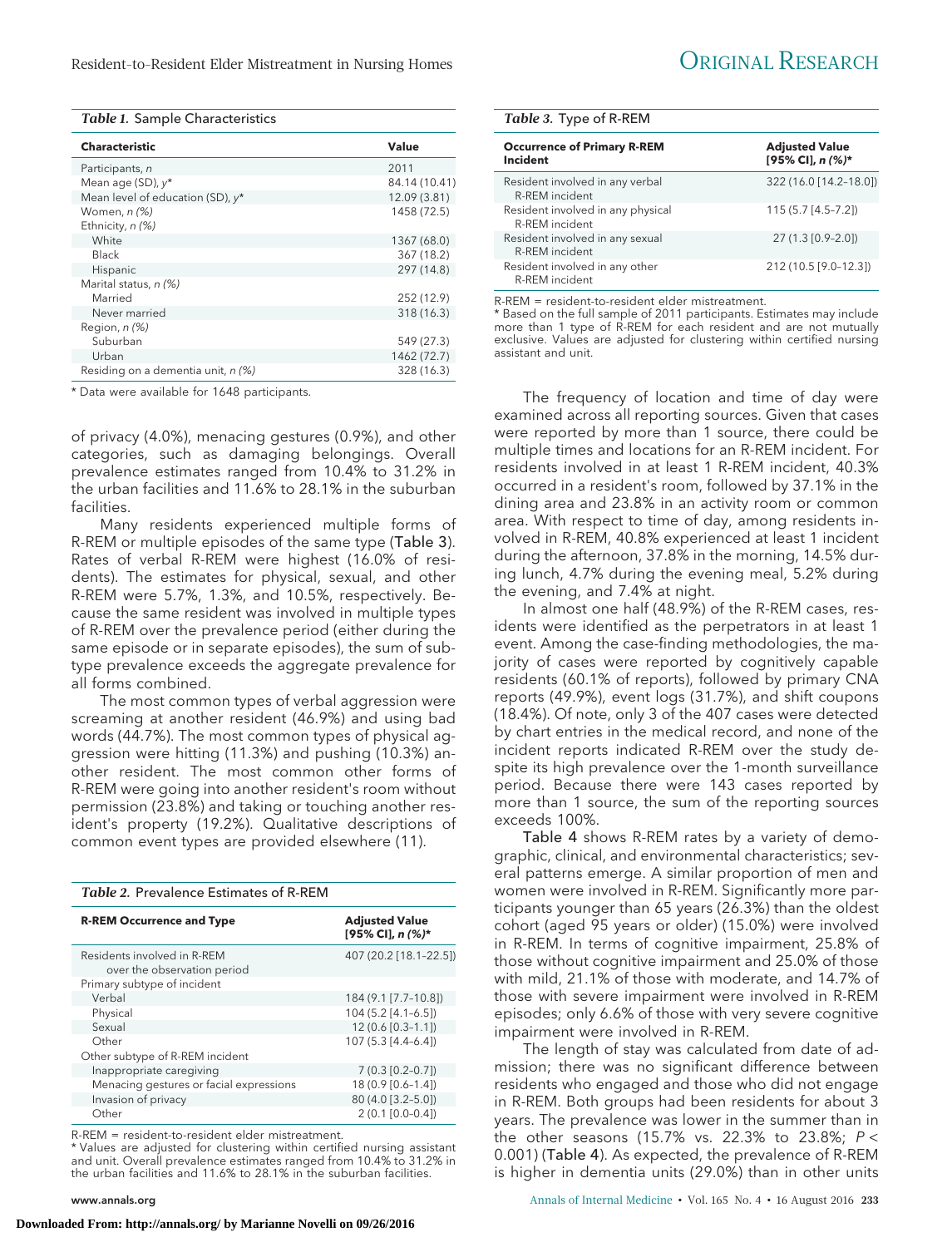ORIGINAL RESEARCH Resident-to-Resident-to-Resident Elder Mistreatment in Nursing Homes

*Table 4.* Case Conference Adjudication Prevalence Estimates, by Resident, Region, Facility, and Unit **Characteristics** 

| <b>Characteristic</b>                                | <b>Adjusted Value</b><br>[95% CI], n (%)*         |
|------------------------------------------------------|---------------------------------------------------|
| <b>Resident</b>                                      |                                                   |
| Sex                                                  |                                                   |
| Male                                                 | 553 (22.2 [18.6–26.3])                            |
| Female                                               | 1458 (19.5 [17.2-22.0])                           |
| Age†                                                 |                                                   |
| $<$ 65 $y$                                           | 114 (26.3 [17.8-37.0])                            |
| 65-74 y                                              | 206 (22.3 [17.0-28.7])                            |
| 75-84 y                                              | 532 (20.5 [16.9-24.6])                            |
| 85-94 y                                              | 906 (20.3 [17.5-23.4])                            |
| ≥95 y                                                | 253 (15.0 [11.3-19.7])                            |
| Age (dichotomized)<br><85y                           |                                                   |
| ≥85 y                                                | 852 (21.7 [18.6–25.1])<br>1159 (19.2 [16.6-21.9]) |
| Categorized Care Dementia Diagnostic                 |                                                   |
| assessment category                                  |                                                   |
| No cognitive impairment (0-3)                        | 449 (25.8 [21.9-30.2])                            |
| Mild cognitive impairment (4-6)                      | 420 (25.0 [20.9-29.6])                            |
| Moderate cognitive impairment (7-10)                 | 558 (21.1 [17.6-25.2])                            |
| Severe cognitive impairment (11-15)                  | 334 (14.7 [11.0-19.2])                            |
| Very severe impairment with                          | 212 (6.6 [3.5-12.0])                              |
| communication problem                                |                                                   |
| (nontestable; ≥16)                                   |                                                   |
| Collapsed Care Dementia Diagnostic                   |                                                   |
| assessment category†                                 |                                                   |
| No or mild cognitive impairment                      | 869 (25.4 [22.4-28.8])                            |
| Moderate cognitive impairment                        | 558 (21.1 [17.6-25.2])                            |
| Severe or very severe cognitive<br>impairment        | 546 (11.5 [8.8-15.0])                             |
| Vision†                                              |                                                   |
| No or slight impairment                              | 903 (25.0 [22.2-28.1])                            |
| Moderate or severe impairment, or blind              | 410 (22.7 [18.3-27.8])                            |
| Could not be assessed                                | 576 (12.0 [9.2-15.5])                             |
| Hearing†                                             |                                                   |
| No or slight impairment                              | 1345 (22.5 [20.1-25.2])                           |
| Moderate or severe impairment, or deaf               | 251 (24.7 [19.3-31.0])                            |
| Could not be assessed                                | 296 (7.8 [4.7-12.5])                              |
| In wheelchair during interview†                      |                                                   |
| No                                                   | 1000 (23.3 [20.3-26.6])                           |
| Yes                                                  | 895 (17.4 [15.0-20.2])                            |
| Ambulation status†                                   |                                                   |
| Unable to ambulate                                   | 808 (11.9 [9.6-14.6])                             |
| Can ambulate                                         | 1138 (26.4 [23.6-29.3])                           |
|                                                      |                                                   |
| Region, facility, and unit                           |                                                   |
| Region                                               |                                                   |
| Urban                                                | 1462 (21.1 [18.6–24.0])                           |
| Suburban<br>Residing on dementia unit vs. elsewhere† | 549 (17.9 [14.4-21.9])                            |
| No                                                   | 1683 (18.5 [16.4-20.9])                           |
| Yes                                                  | 328 (29.0 [22.7-36.1])                            |
| Residing on short-term rehabilitation unit           |                                                   |
| vs. elsewheret                                       |                                                   |
| No                                                   | 1961 (21.7 [19.1-24.6])                           |
| Yes                                                  | 50 (7.0 [2.8-16.7])                               |
| Type of room†                                        |                                                   |
| Private                                              | 279 (28.3 [23.1-34.2])                            |
| Shared                                               | 1732 (18.9 [16.7-21.4])                           |
| Number of residents assigned to CNA†                 |                                                   |
| < 10                                                 | 1654 (18.6 [16.5-21.0])                           |
| $\geq$ 11                                            | 357 (27.7 [21.9-34.4])                            |

(18.5%) and lower (7.0%) in rehabilitation units than other units (21.7%) (Table 4).

Although the rates of R-REM reported by residents in private rooms were higher than for those in shared

**234** Annals of Internal Medicine • Vol. 165 No. 4 • 16 August 2016 www.annals.org

| <b>Characteristic</b>                  | <b>Adjusted Value</b><br>[95% CI], n (%)* |
|----------------------------------------|-------------------------------------------|
| Season in which interview took place†‡ |                                           |
| Winter (12/21 to 03/19)                | 310 (22.3 [17.5-27.9])                    |
| Spring (03/20 to 06/19)                | 569 (22.7 [18.8-27.0])                    |
| Summer (06/20 to 09/22)                | 746 (15.7 [13.2-18.6])                    |
| Fall (09/23 to 12/20)                  | 386 (23.8 [18.0-30.9])                    |

CNA = certified nurse assistant.

\* Percentages are nonduplicated cases and are adjusted for clustering within CNA and unit.

† Significant comparisons based on chi-square tests with adjustment for clustering are as follows: age <65 y vs. ≥95 y (P = 0.021); no or mild cognitive impairment vs. moderate, severe, or very severe cognitive impairment (P < 0.001) and no, mild, or moderate cognitive impairment vs. severe or very severe cognitive impairment ( $\bar{P}$  < 0.001) no or slight impairment vs. moderate or severe impairment or blind ( $\hat{P}$ < 0.001); no or slight impairment vs. moderate or severe impairment or deaf ( $P = 0.001$ ); in wheelchair during interview vs. not in wheelchair (P = 0.002); ambulation status (P < 0.001); residing on dementia unit ( $\dot{P} = 0.002$ ); residing on short-term rehabilitation unit ( $P = 0.002$ ); type of room (P = 0.001); number of residents assigned to CNA (P = 0.004); summer vs. winter, spring, or fall (P < 0.001). ‡ Proxy for event.

rooms, a higher proportion of the R-REM reported in shared rooms was physical aggression: 28.3% versus 18.9% for those in private rooms. The rates differed by CNA caseload; 27.7% of residents cared for by CNAs with a caseload of 11 or more residents as contrasted with 18.6% of those cared for by CNAs with a lower case-load (10 or fewer residents) were involved in R-REM.

#### **DISCUSSION**

In what we believe is the first prevalence study of mistreatment of nursing home residents by other residents, at least 20% of residents had experienced at least 1 form of R-REM over the 1-month observation period. Verbal aggression was the most common form, but the rate of physical R-REM between residents was substantial, and several episodes of sexual aggression were detected over the brief surveillance period. Many residents experienced multiple forms of R-REM. We expect that the annual prevalence would be higher than our prevalence estimate based on a 1-month observation period because reported R-REM incidents that occurred outside of the prevalence period were not included in these estimates. Thus, our data suggest that a sizable proportion of nursing home residents experience R-REM each year, once or repeatedly.

In addition to estimating prevalence rates of R-REM and its subtypes, this study uncovered clinical and environmental correlates of being involved in an episode. Findings suggest that ambulation-impaired residents may be less likely to be involved in R-REM. Perhaps mobility impairment precludes such residents from "getting in harm's way," in part because they may be segregated in unit sections for clinically complex residents. Conversely, higher rates of R-REM were observed on dementia units, where ambulatory residents with behavioral impairment are typically located. An unexpected finding relates to cognitive impairment: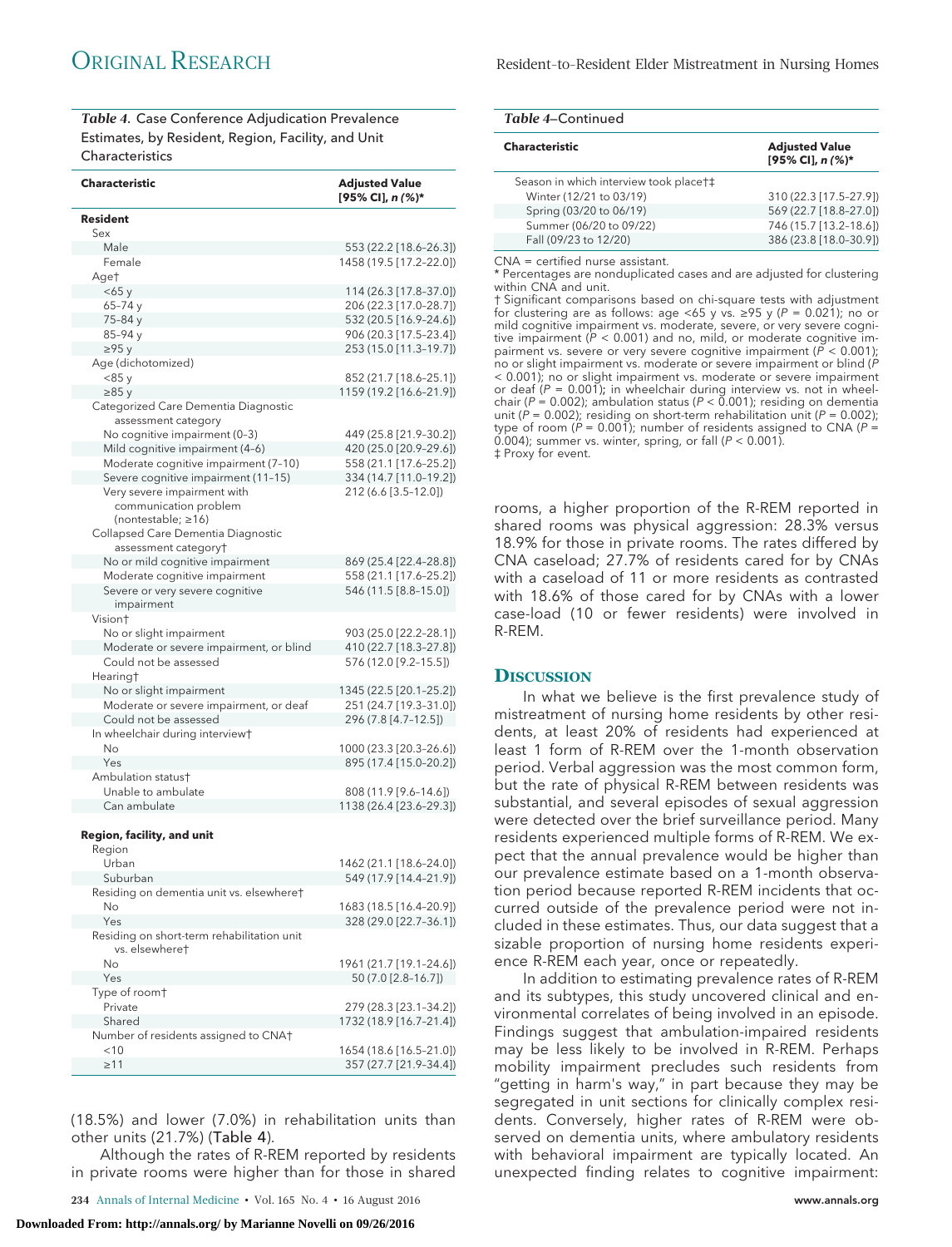Proportionately more residents with no or mild impairment were involved in R-REM compared with those with more severe impairment.

Other notable environmental findings were higher rates of R-REM on units with higher CNA caseloads and seasonal variations with higher R-REM rates in winter months, during which residents presumably are relegated to smaller indoor spaces in the northeastern United States. These findings should be interpreted with caution because they are cross-sectional; nonetheless, they may serve as the basis for potential intervention strategies.

Previous studies of R-REM in the nursing home have been methodologically limited by small or nonrepresentative samples, surveillance methods that probably undercount cases, retrospective design, or a combination of these 3 factors. For example, the study by Shinoda-Tagawa and colleagues (4) sheds some light on the problem of R-REM, but cases were identified through the Massachusetts state ombudsman; thus, only cases severe enough to be reported to an official state mechanism (probably because they resulted in physical injury) were included. This underreporting bias is indirectly confirmed by our study, in that no cases of R-REM were found in incident reports over the surveillance period, and only 3 were documented in chart reviews. This latter finding may reflect in part the reluctance of facility staff to provide documentation that may be used in the state survey process that could result in sanctions; however, the lack of documentation and reporting could also indicate a normalization phenomenon in long-term care facilities, such that behaviors characteristic of R-REM are ubiquitous and thus may be considered merely part of the culture and perhaps ignored, unless they result in severe injury.

Our study improves upon the methodology of previous attempts to study R-REM, but it has limitations. First, the facilities in our sample were relatively large and may not be representative of smaller facilities, especially if larger facilities with more residents offer more opportunities for R-REM. The suburban facilities in our sample were smaller, and although the observed rates of R-REM were somewhat lower (17.9%) on average at these sites, they did not differ significantly from those in the larger, urban facilities.

Second, although rates of facility and resident participation were very high, it is not known whether rates of refusal were higher among residents experiencing R-REM. Third, multiple mechanisms for R-REM case finding were used; no method can completely detect all cases because events can be ephemeral, may occur in private areas, and may be subject to recall bias on the part of both residents and staff. However, the primary direction of all these biases would probably tend toward underdetection, such that the overall rate of 20.2% is likely a conservative estimate.

Finally, the subgroup comparisons may be subject to error because some noncases may have experienced R-REM outside of the prevalence period; however, sensitivity analyses indicated that the effects on the estimates of excluding this group were small. Examination of rates of potential R-REM among nonparticipants supports the overall prevalence estimate of about 20%.

In terms of clinical significance, our findings suggest that nonambulatory (as contrasted with ambulatory) residents and severely cognitively impaired residents (as contrasted with individuals with no or mild cognitive impairment) have lower estimated rates of R-REM. As expected, persons in dementia units have higher rates of R-REM. Higher rates of R-REM (27.7%) were also observed among residents cared for by CNAs with higher caseloads. Examining the importance and role of frontline staff in prevention is a key area for future research.

Perhaps the most compelling ramification of these findings is that the traditional focus of violence mitigation in the nursing home—staff abuse of residents—may be disproportionate relative to the actual dyads involved in interpersonal mistreatment. Certainly, there should be zero tolerance of any form of abuse by staff in long-term care; however, physical and verbal aggression between nursing home residents can be equally eroding to qualify of life, and cause mental and physical suffering. Indeed, reports of serious injuries and deaths due to R-REM now appear with regularity in the lay press, in the same way that reports of elder abuse of residents by staff slowly entered public consciousness in the 1970s. The result was widespread attempts at reform through legislative and other mechanisms (such as criminal background checks of employees).

Not long ago, residents who wandered in nursing homes were routinely restrained. Gradually, the deleterious effects of this practice were recognized, and innovative strategies were created to manage that behavior, such as the creation of designated areas where patients could ambulate freely and safely. Future research in R-REM should similarly focus on deleterious effects of these behaviors on residents and staff, and identify the specific provocateurs of R-REM at all levels—patient, context, staff, facility, and an overall societal acculturation to aggressive behaviors in the nursing home—so that successful interventions can be developed and tested to mitigate this understudied phenomenon.

From Weill Cornell Medical College and Columbia University Stroud Center at New York State Psychiatric Institute, New York; the College of Human Ecology, Cornell University, Ithaca, and Research Division, Hebrew Home at Riverdale, Riverdale, New York; College of Nursing, The Pennsylvania State University, University Park, and the Polisher Research Institute at the Madlyn and Leonard Abramson Center for Jewish Life, North Wales, Pennsylvania.

**Acknowledgment:** The investigators are indebted to the patients, families, and facilities who participated in this research and to Chelsie Burchett for assistance in preparation of the manuscript.

**Grant Support:** In part by the National Institute on Aging (AG014299-06A2 and R03AG049266), National Institute of

www.annals.org **Annals of Internal Medicine • Vol. 165 No. 4 • 16 August 2016 235**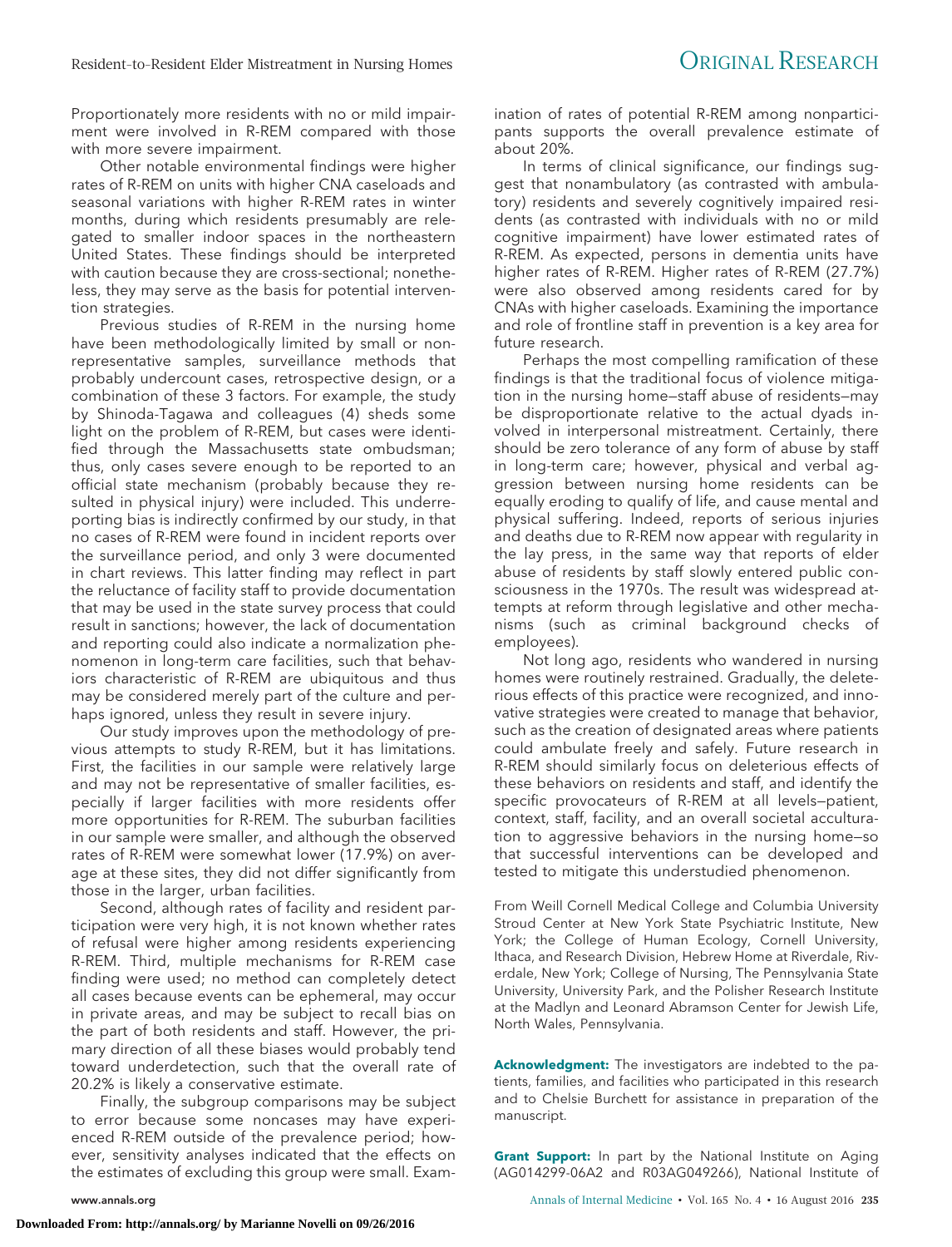Justice (FYO 42USC3721), New York State Department of Health Dementia Grant Program (C-022657), and an Edward R. Roybal Center grant from the National Institute on Aging (P30 AG22845-01). Dr. Lachs received a National Institute on Aging mid-career mentoring award in patient-oriented research (K24AG022399).

**Disclosures:** Dr. Lachs reports grants from the National Institutes of Health during the conduct of the study, has served as both a paid and pro bono expert witness in criminal and civil cases related to elder abuse and neglect, and has testified before the U.S. Senate Committee on Aging on the topic of elder abuse. Ms. Silver reports grants from Hebrew Home at Riverdale during the conduct of the study. Mr. Eimicke reports grants from Research Division, Hebrew Home at Riverdale, during the conduct of the study. Ms. Sukha reports grants from the National Institute on Aging during the conduct of the study. Mr. Kong reports grants and programmed and analyzed data from Hebrew Home at Riverdale during the conduct of the study. Ms. Besas and Ms. Reyes Luna report grants from the National Institute on Aging during the conduct of the study. Authors not named here have disclosed no conflicts of interest. Disclosures can also be viewed at [www.acponline.](http://www.acponline.org/authors/icmje/ConflictOfInterestForms.do?msNum=M15-1209) [org/authors/icmje/ConflictOfInterestForms.do?msNum=M15](http://www.acponline.org/authors/icmje/ConflictOfInterestForms.do?msNum=M15-1209) [-1209.](http://www.acponline.org/authors/icmje/ConflictOfInterestForms.do?msNum=M15-1209)

**Reproducible Research Statement:** Study protocol: Available from Dr. Lachs (e-mail, [mslachs@med.cornell.edu\)](mailto:mslachs@med.cornell.edu). Statistical code and data set: Code for selected analyses and partial data are available at [www.icpsr.umich.edu/icpsrweb/NACJD/ar](http://www.icpsr.umich.edu/icpsrweb/NACJD/archive.jsp)[chive.jsp.](http://www.icpsr.umich.edu/icpsrweb/NACJD/archive.jsp)

**Requests for Single Reprints:** Mark S. Lachs, MD, MPH, Division of Geriatrics and Palliative Medicine, Weill Cornell Medical College, Cornell University, 1300 York Avenue, New York, NY 10065; e-mail, [mslachs@med.cornell.edu.](mailto:mslachs@med.cornell.edu)

Current author addresses and author contributions are available at [www.annals.org.](http://www.annals.org)

#### **References**

1. Floyd A. Nursing home patient charged with murdering roommate. Valdosta Daily Times. 15 November 2014. Accessed at [www.valdostadailytimes.com/news/local\\_news/nursing-home-patient](http://www.valdostadailytimes.com/news/local_news/nursing-home-patient-charged-with-murdering-roommate/article_7ea27e86-6b60-11e4-9377-373f08de9ecf.html) [-charged-with-murdering-roommate/article\\_7ea27e86-6b60-11e4-](http://www.valdostadailytimes.com/news/local_news/nursing-home-patient-charged-with-murdering-roommate/article_7ea27e86-6b60-11e4-9377-373f08de9ecf.html) [9377-373f08de9ecf.html](http://www.valdostadailytimes.com/news/local_news/nursing-home-patient-charged-with-murdering-roommate/article_7ea27e86-6b60-11e4-9377-373f08de9ecf.html) on 3 May 2016.

2. Swanson K. Police: man beats roommate to death in nursing home. KOAT Albuquerque. 3 November 2014. Accessed at [www.koat.com/news/police-man-beats-roommate-to-death-in-nursing](http://www.koat.com/news/police-man-beats-roommate-to-death-in-nursing-home/29511042) [-home/29511042](http://www.koat.com/news/police-man-beats-roommate-to-death-in-nursing-home/29511042) on 3 May 2016.

3. Hutchinson B. Nursing home resident, 67, sent to prison for beating roommate to death over partition. New York Daily News. 9 July 2014. Accessed at [www.nydailynews.com/new-york/nyc-crime](http://www.nydailynews.com/new-york/nyc-crime/nursing-home-resident-prison-killing-roommate-article-1.1860914) [/nursing-home-resident-prison-killing-roommate-article-1.1860914](http://www.nydailynews.com/new-york/nyc-crime/nursing-home-resident-prison-killing-roommate-article-1.1860914) on 3 May 2016.

4. Shinoda-Tagawa T, Leonard R, Pontikas J, McDonough JE, Allen D, Dreyer PI. Resident-to-resident violent incidents in nursing homes. JAMA. 2004;291:591-8. [PMID: 14762038]

5. Ferrah N, Murphy BJ, Ibrahim JE, Bugeja LC, Winbolt M, LoGiudice D, et al. Resident-to-resident physical aggression leading to injury in nursing homes: a systematic review. Age Ageing. 2015;44: 356-64. [PMID: 25630802] doi: 10.1093/ageing/afv004

6. Ramirez M, Watkins B, Teresi JA, Silver S, Sukha G, Bortagis G, et al. Using qualitative methods to develop a measure of residentto-resident elder mistreatment in nursing homes. Int Psychogeriatr. 2013 Aug;25(8):1245-56. [PMID: 23506835] doi: 10.1017/S104161 0213000264

7. Teresi JA, Ocepek-Welikson K, Ramirez M, Eimicke JP, Silver S, Van Haitsma K, et al. Development of an instrument to measure staffreported resident-to-resident elder mistreatment (R-REM) using item response theory and other latent variable models. Gerontologist. 2014;54:460-72. [PMID: 23448960] doi: 10.1093/geront/gnt001

8. Kellogg VA, Havens DS. The shift coupon: an innovative method to monitor adverse events. J Nurs Care Qual. 2006;21:49-55. [PMID: 16340689]

9. Teresi JA, Kleinman M, Ocepek-Welikson K, Ramirez M, Gurland B, Lantigua, R, et al. Applications of item response theory to the examination of the psychometric properties and differential item functioning of the CARE Dementia Diagnostic Scale among samples of Latino, African-American and white non-Latino elderly. Res Aging. 2000;22:738-73.

10. Teresi JA, Morris JN, Mattis S, Reisberg B. Cognitive impairment among SCU and non-SCU residents in the United States: prevalence estimates from the National Institute on Aging Collaborative Studies of Special Care Units for Alzheimer's Disease. Res Pract Alzheimers Dis. 2000;4:117-38.

11. Pillemer K, Chen EK, Van Haitsma KS, Teresi J, Ramirez M, Silver S, et al. Resident-to-resident aggression in nursing homes: results from a qualitative event reconstruction study. Gerontologist. 2012; 52:24-33. [PMID: 22048811] doi: 10.1093/geront/gnr107